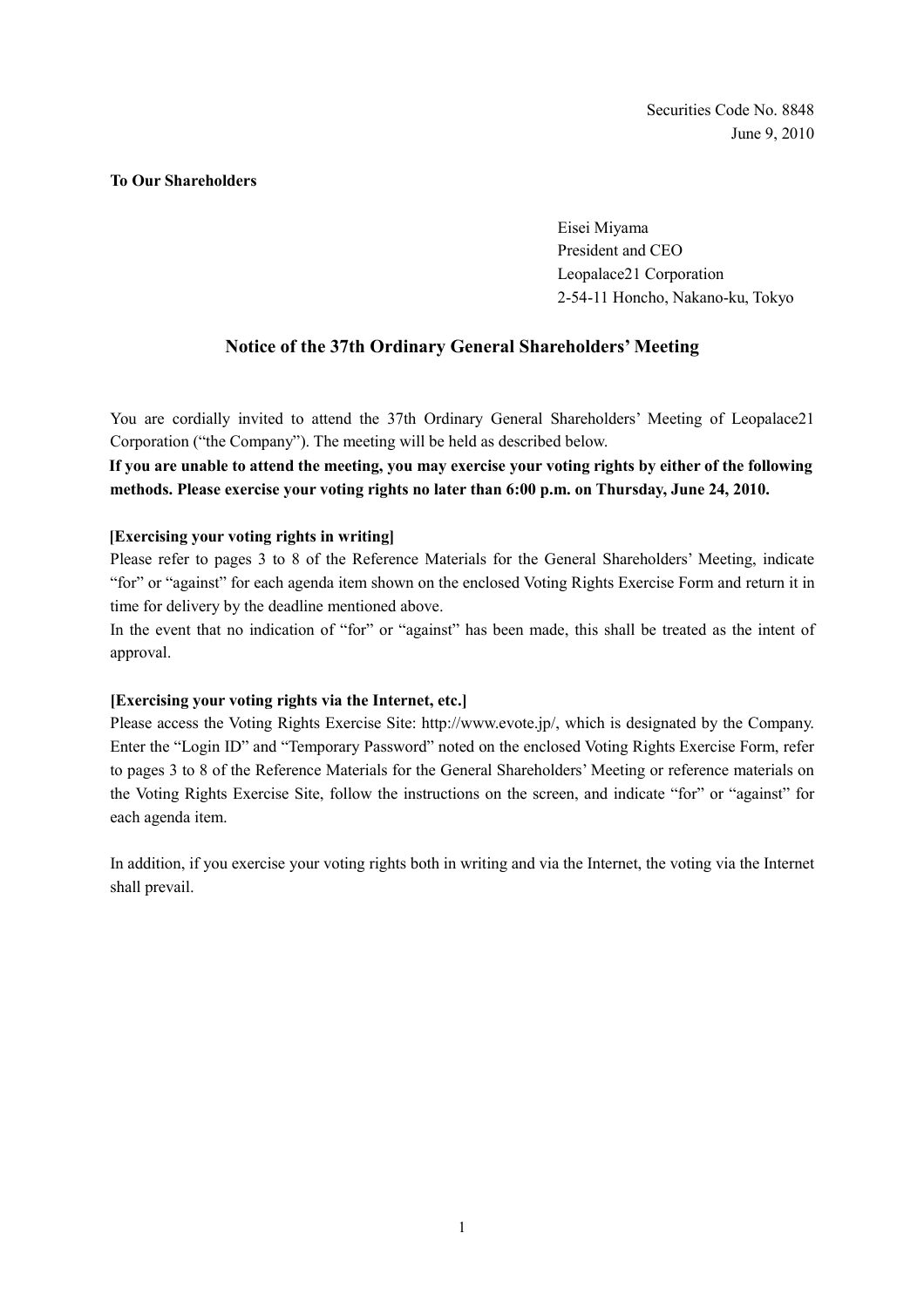#### **Details**

- **1. Date and Time:** June 25, 2010 (Friday), 10:00 a.m.
- **2. Place:** Leopalace21 Corporation, Head Office, Event Hall on B1 floor 2-54-11 Honcho, Nakano-ku, Tokyo

# **3. Agenda for the Meeting Matters to be reported:**

- 1. Report on the Business Report, Consolidated Financial Statements, and Results of Audit of the Consolidated Financial Statements by the Accounting Auditor and the Board of Corporate Auditors for the 37th Fiscal Term (from April 1, 2009 to March 31, 2010)
- 2. Report on Non-consolidated Financial Statements for the 37th Fiscal Term (from April 1, 2009 to March 31, 2010)

### **Matters to be resolved**:

| <b>Proposal No. 1:</b> | Amendments to the Articles of Incorporation |
|------------------------|---------------------------------------------|
| <b>Proposal No. 2:</b> | Appointment of Eight (8) Directors          |
| <b>Proposal No. 3:</b> | Appointment of One (1) Corporate Auditor    |

Note: For those attending the meeting in person, please present the enclosed Voting Rights Exercise Form at the reception desk.

Should any amendments be made to the Reference Materials for the General Shareholders' Meeting, the Business Report, Non-consolidated Financial Statements or Consolidated Financial Statements, such amendments will be posted on the Company website at http://www.leopalace21.co.jp/IR/. Trust banks and other nominee shareholders (including standing proxies) who have applied in advance to use the electronic voting platform operated by ICJ, Inc. (a joint-venture company established by Tokyo Stock Exchange, Inc. and others) may use this platform rather than voting via the Internet to electronically exercise voting rights for the Company's General Shareholders' Meeting.

We would like to seek shareholders' understanding that, taking into account the recent economic conditions and the Company's financial results for the fiscal term under review, we have decided not to hold a party where a light meal is served after the General Shareholders' Meeting, which we had held until last year, and not to give gifts to shareholders.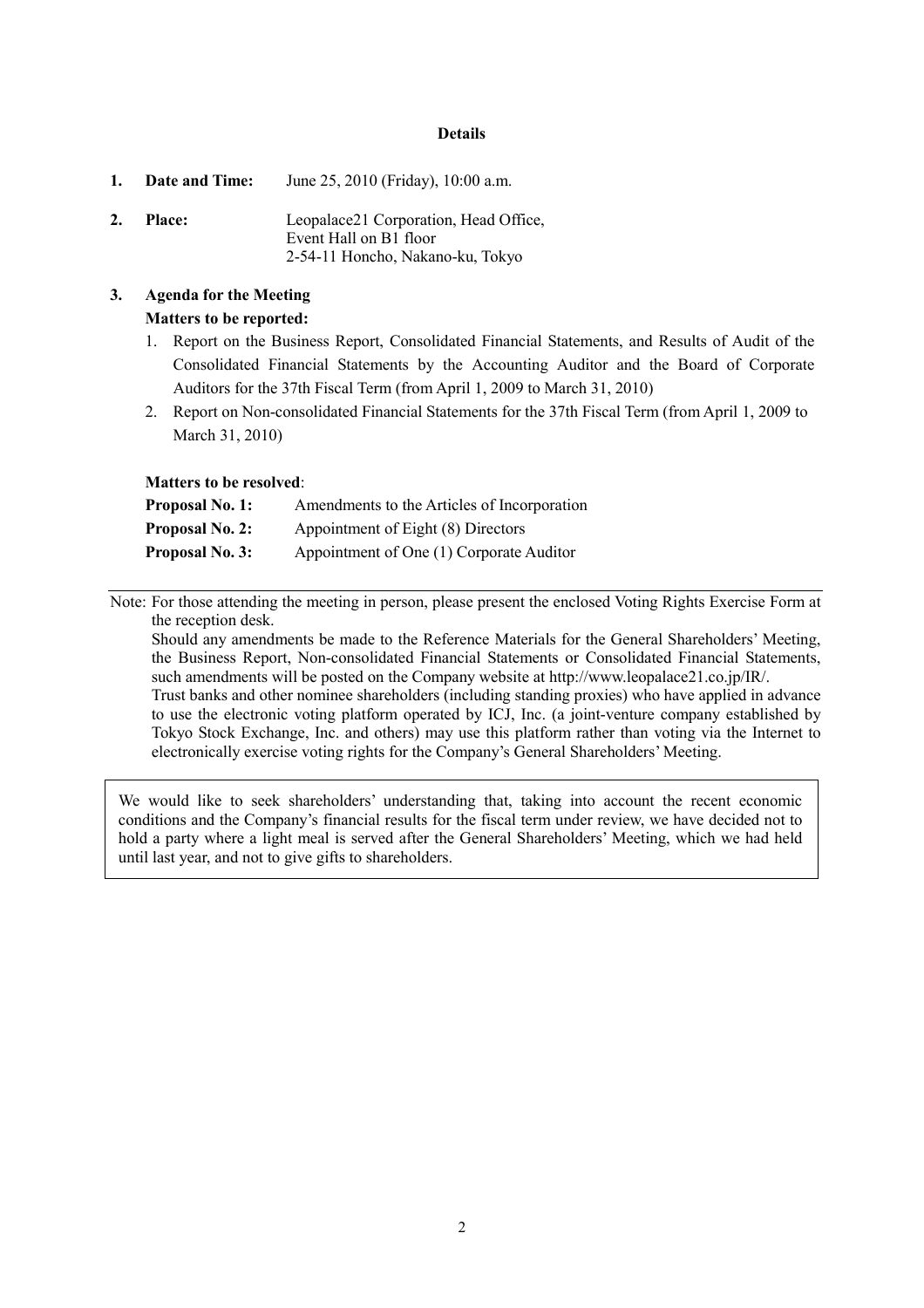# **Reference Materials for the General Shareholders' Meeting**

## **Proposal No. 1: Amendments to the Articles of Incorporation**

- 1. Rationale for amendments
	- (1) To facilitate the recruitment of outstanding people with a high level of independence to serve as Outside Directors and make it possible for these people to show their abilities sufficiently and fulfill the roles expected of them when executing their duties, the Company has newly established in the Articles of Incorporation provisions (Amendment Proposal No. 28) allowing it to enter into agreements limiting their liability in accordance with Article 427-1 of the Companies Act. The new establishment of this provision has been consented to by each Corporate Auditor.
	- (2) To facilitate the recruitment of outstanding people with a high level of independence to serve as Outside Corporate Auditors and make it possible for these people to show their abilities sufficiently and fulfill the roles expected of them when executing their duties, the Company has newly established in the Articles of Incorporation provisions (Amendment Proposal No. 38) allowing it to enter into agreements limiting their liability in accordance with Article 427-1 of the Companies Act.
- 2. Details of amendments

Details of the amendments are as follows.

| <b>Existing Articles of Incorporation</b> | <b>Proposed Amendments</b>                                                                                                                                                                                                                                                                                                                                                                               |  |
|-------------------------------------------|----------------------------------------------------------------------------------------------------------------------------------------------------------------------------------------------------------------------------------------------------------------------------------------------------------------------------------------------------------------------------------------------------------|--|
| Article 1. - 27. < Omitted>               | Article 1. - 27. < As per the existent article>                                                                                                                                                                                                                                                                                                                                                          |  |
| (Newly established)                       | (Agreements Limiting the Liability of Outside<br>Directors)                                                                                                                                                                                                                                                                                                                                              |  |
|                                           | In accordance with the provision of<br>Article 28.<br>Article 427, Paragraph 1 of the<br>Companies Act, the Company may<br>enter into an agreement with an Outside<br>Director to the effect that his/her<br>liability as provided for under Article<br>423, Paragraph 1 of the Companies Act<br>is limited. This limit, however, shall be<br>the amount stipulated by laws and<br>regulations.          |  |
| Article $28. - 36.$ < Omitted>            | Article $29. -37. <$ As per the existent article>                                                                                                                                                                                                                                                                                                                                                        |  |
| (Newly established)                       | (Agreements Limiting the Liability of Outside)<br>Corporate Auditors)                                                                                                                                                                                                                                                                                                                                    |  |
|                                           | Article 38.<br>In accordance with the provision of<br>Article 427, Paragraph 1 of the<br>Companies Act, the Company may<br>enter into an agreement with an Outside<br>Corporate Auditor to the effect that<br>his/her liability as provided for under<br>Article 423, Paragraph 1 of the<br>Companies Act is limited. This limit,<br>however, shall be the amount stipulated<br>by laws and regulations. |  |
| Article $37. - 39.$ < Omitted>            | Article $39. -41.$ <as article="" existent="" per="" the=""></as>                                                                                                                                                                                                                                                                                                                                        |  |

(Proposed amendments are underlined)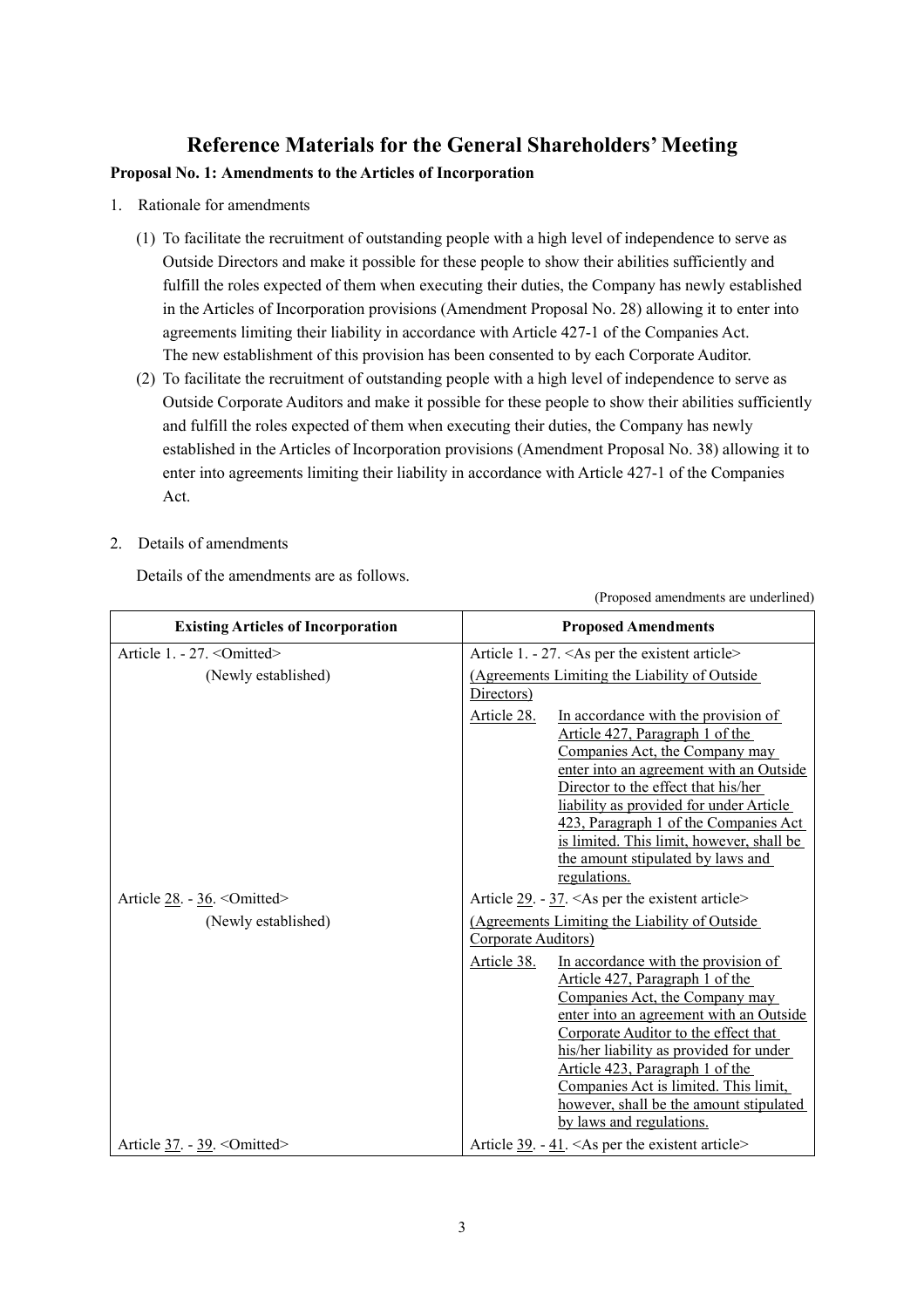# **Proposal No. 2: Appointment of Eight (8) Directors**

The term of office of all nine (9) Directors will expire at the conclusion of this Ordinary General Shareholders' Meeting. Accordingly, it is proposed that eight (8) Directors (including five (5) candidates for reappointment) be appointed.

| Candidate<br>number | Name<br>(Date of birth) | Career summary, and positions and duties in the Company<br>(Significant concurrent positions outside the Company)                                                | Number of the<br>Company's<br>shares held                                                                                                                                                                                                                               |                |
|---------------------|-------------------------|------------------------------------------------------------------------------------------------------------------------------------------------------------------|-------------------------------------------------------------------------------------------------------------------------------------------------------------------------------------------------------------------------------------------------------------------------|----------------|
|                     | Eisei Miyama            | October 1977                                                                                                                                                     | Joined Leopalace21 Corporation                                                                                                                                                                                                                                          |                |
| (November 13, 1957) | April 1990              | Manager of the 3rd Sales Department, Leopalace21<br>Corporation                                                                                                  |                                                                                                                                                                                                                                                                         |                |
|                     |                         | June 1990                                                                                                                                                        | Director, Leopalace21 Corporation                                                                                                                                                                                                                                       |                |
|                     |                         | January 1993                                                                                                                                                     | Manager of the Saitama Sales Department, Leopalace21<br>Corporation                                                                                                                                                                                                     |                |
|                     |                         | January 1996                                                                                                                                                     | Executive Director of Management, Leopalace21<br>Corporation                                                                                                                                                                                                            |                |
|                     |                         | November 1996                                                                                                                                                    | General Manager of the Leasing Business Headquarters,<br>Leopalace21 Corporation                                                                                                                                                                                        |                |
|                     |                         | April 2003                                                                                                                                                       | Senior Managing Director, Leopalace21 Corporation                                                                                                                                                                                                                       |                |
|                     |                         | June 2006                                                                                                                                                        | General Manager of the Broadband Business<br>Headquarters, Leopalace21 Corporation                                                                                                                                                                                      |                |
|                     |                         | October 2006                                                                                                                                                     | General Manager of the East Japan Sales Headquarters,<br>Leasing Business Headquarters, Leopalace21 Corporation                                                                                                                                                         |                |
|                     |                         | June 2007                                                                                                                                                        | General Manager of the Leasing Business Headquarters,<br>Leopalace21 Corporation                                                                                                                                                                                        |                |
| 1                   |                         | April 2008                                                                                                                                                       | Deputy General Manager of the Sales Headquarters,<br>Leopalace21 Corporation<br>General Manager of the Silver Business Headquarters,<br>Leopalace21 Corporation<br>General Manager of the Hotel Business Headquarters,<br>Leopalace21 Corporation                       | 115,400 shares |
|                     | April 2009              | Senior Managing Director and Senior Executive Officer,<br>Leopalace21 Corporation<br>Manager of the Management Planning Headquarters,<br>Leopalace21 Corporation |                                                                                                                                                                                                                                                                         |                |
|                     |                         | November 2009                                                                                                                                                    | Manager of the Leasing Business Division, Leopalace21<br>Corporation<br>Supervising Manager of Leopalace Center, Leasing<br>Business Division, Leopalace21 Corporation<br>Manager of the BB Promotion Department, Leasing<br>Business Division, Leopalace21 Corporation |                |
|                     |                         | December 2009                                                                                                                                                    | Vice President and Representative Director, Leopalace21<br>Corporation<br>Manager of the 1st Sales Department, Leasing Business<br>Division, Leopalace21 Corporation                                                                                                    |                |
|                     |                         | February 2010                                                                                                                                                    | President and CEO, Leopalace21 Corporation<br>(incumbent)<br>Manager of the Marketing and Sales Headquarters,<br>Leopalace21 Corporation (incumbent)                                                                                                                    |                |

#### (\* means a new candidate.)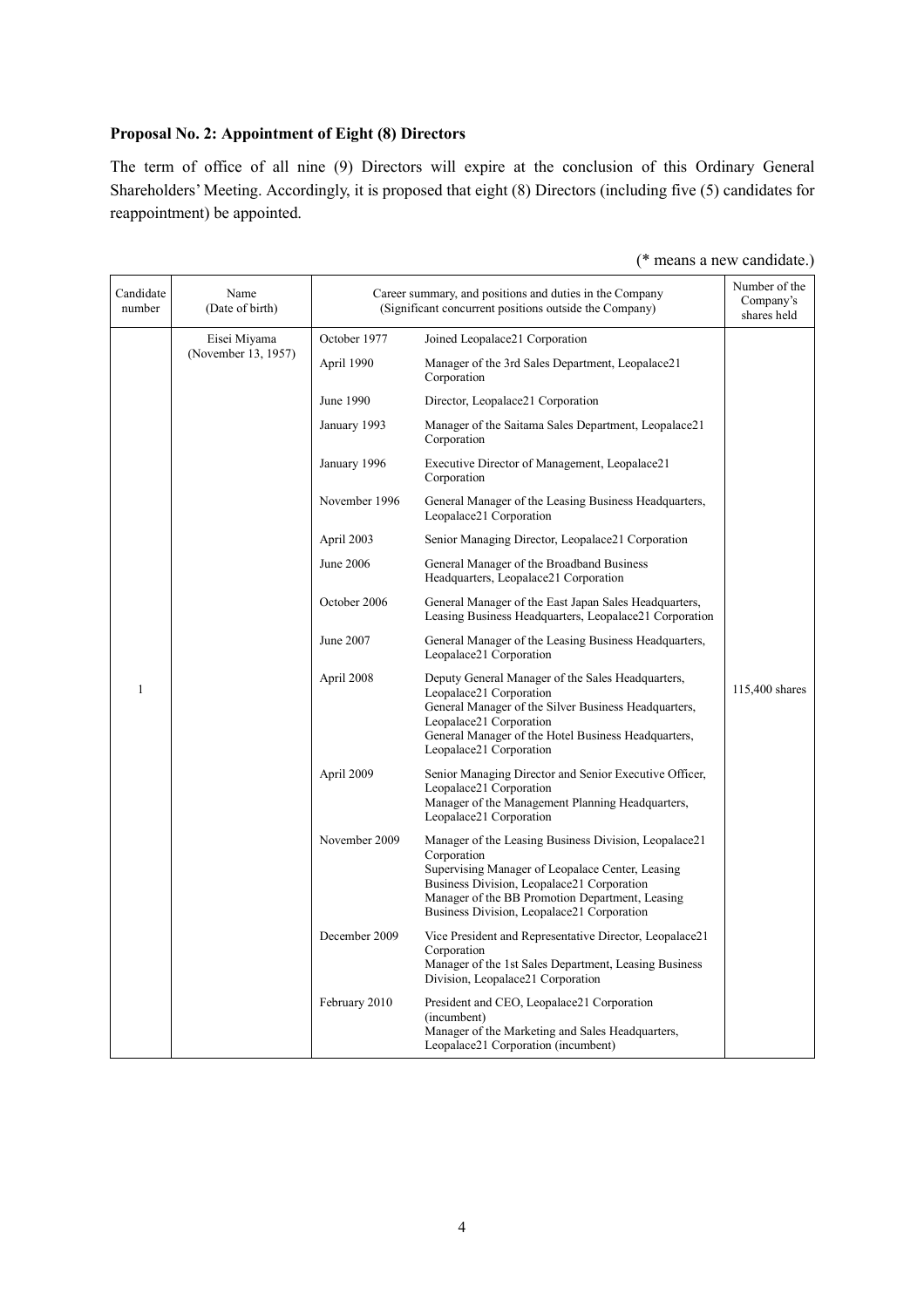| Candidate<br>number | Name<br>(Date of birth)               | Career summary, and positions and duties in the Company<br>(Significant concurrent positions outside the Company) |                                                                                                                                                                                                                                                                                                                                                               | Number of the<br>Company's<br>shares held |
|---------------------|---------------------------------------|-------------------------------------------------------------------------------------------------------------------|---------------------------------------------------------------------------------------------------------------------------------------------------------------------------------------------------------------------------------------------------------------------------------------------------------------------------------------------------------------|-------------------------------------------|
|                     | Tadahiro Miyama                       | September 1985                                                                                                    | Joined Leopalace21 Corporation                                                                                                                                                                                                                                                                                                                                |                                           |
|                     | (January 21, 1966)                    | <b>July 1998</b>                                                                                                  | General Manager of the Kanagawa Sales Headquarters,<br>Leopalace21 Corporation                                                                                                                                                                                                                                                                                |                                           |
|                     |                                       | October 2002                                                                                                      | Manager of the Sales and Marketing General<br>Headquarters, Leopalace21 Corporation                                                                                                                                                                                                                                                                           |                                           |
|                     |                                       | June 2003                                                                                                         | Director, Leopalace21 Corporation<br>Deputy General Manager of the Sales and Marketing<br>General Headquarters, Leopalace21 Corporation                                                                                                                                                                                                                       |                                           |
|                     |                                       | June 2006                                                                                                         | Deputy General Manager of the Subcontracting Business<br>Headquarters, Leopalace21 Corporation                                                                                                                                                                                                                                                                |                                           |
|                     |                                       | October 2006                                                                                                      | Director and Managing Executive Officer, Leopalace21<br>Corporation<br>General Manager of the Subcontracting Business<br>Headquarters, Leopalace21 Corporation                                                                                                                                                                                                |                                           |
|                     |                                       | May 2007                                                                                                          | Executive Director of Management, Leopalace21<br>Corporation                                                                                                                                                                                                                                                                                                  |                                           |
| $\overline{c}$      |                                       | June 2007                                                                                                         | General Manager of the East Japan Sales Headquarters,<br>Subcontracting Business Headquarters, Leopalace21<br>Corporation                                                                                                                                                                                                                                     | $3,300$ shares                            |
|                     |                                       | April 2009                                                                                                        | Executive Director of Management and Managing<br>Executive Officer, Leopalace21 Corporation (incumbent)<br>Manager of the Sales and Marketing General<br>Headquarters, Leopalace21 Corporation<br>Manager of the Subcontracting Business Department,<br>Leopalace21 Corporation<br>Manager of the Subcontracting Sales Department,<br>Leopalace21 Corporation |                                           |
|                     |                                       | October 2009                                                                                                      | Manager of the Sales Planning Department,<br>Subcontracting Business Division, Leopalace21<br>Corporation                                                                                                                                                                                                                                                     |                                           |
|                     |                                       | April 2010                                                                                                        | Manager of the Construction Subcontracting Business<br>Division, Leopalace21 Corporation (incumbent)<br>Manager of the Eastern Japan Construction<br>Subcontracting Department, the Construction<br>Subcontracting Business Division, Leopalace21<br>Corporation (incumbent)                                                                                  |                                           |
|                     | Hiroyuki Miyata<br>(November 7, 1947) | April 2008                                                                                                        | Joined Leopalace21 Corporation<br>Senior Executive Officer, Leopalace21 Corporation<br>General Manager of the Administrative Headquarters,<br>Leopalace21 Corporation                                                                                                                                                                                         |                                           |
| 3                   |                                       | June 2008                                                                                                         | Director and Senior Executive Officer, Leopalace21<br>Corporation (incumbent)                                                                                                                                                                                                                                                                                 | 4,700 shares                              |
|                     |                                       | April 2009                                                                                                        | Manager of the Management Headquarters, Leopalace21<br>Corporation (incumbent)                                                                                                                                                                                                                                                                                |                                           |
|                     |                                       | November 2009                                                                                                     | Manager of the Business Planning Headquarters,<br>Leopalace21 Corporation (incumbent)                                                                                                                                                                                                                                                                         |                                           |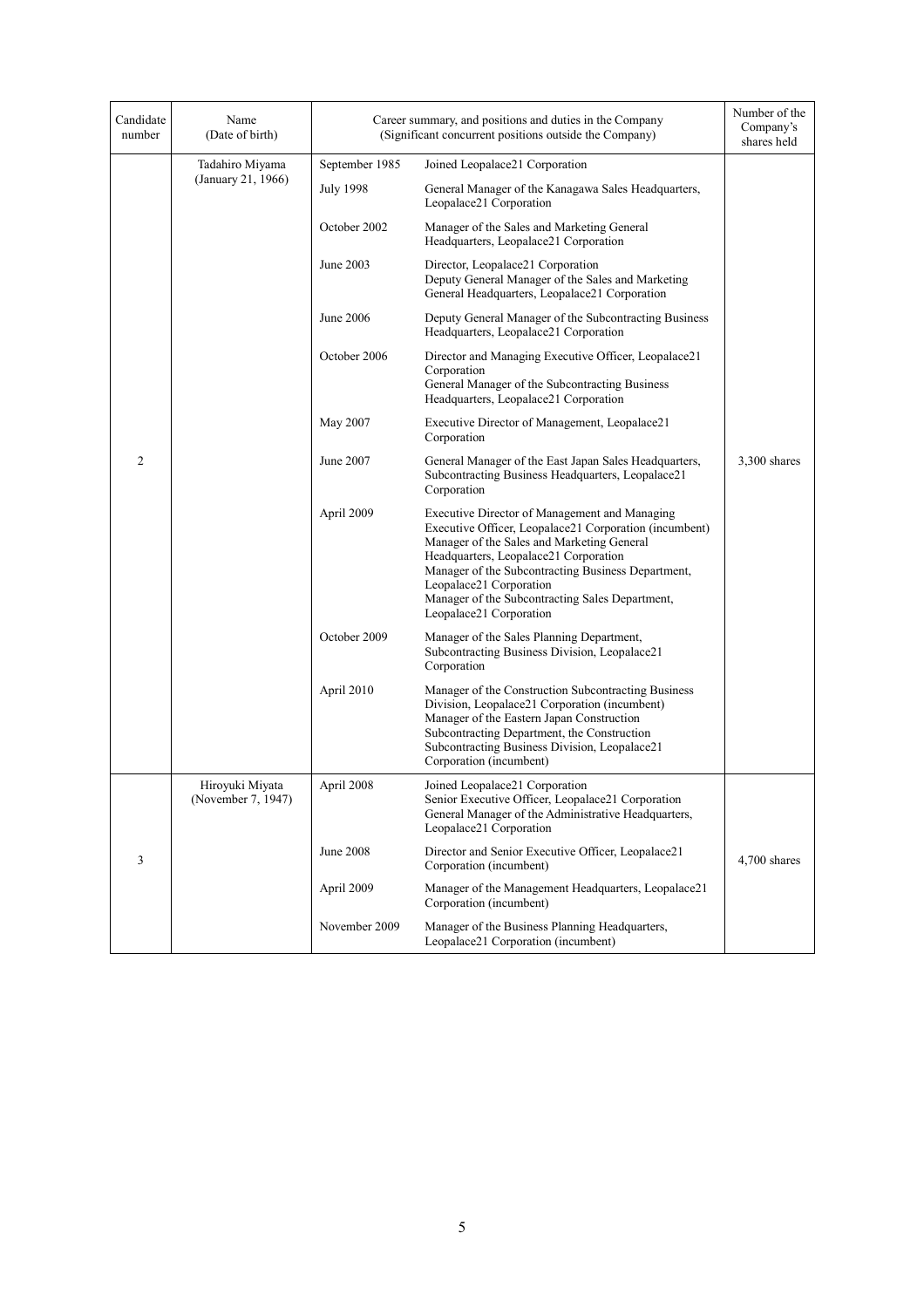| Candidate<br>number | Name<br>(Date of birth)              | Career summary, and positions and duties in the Company<br>(Significant concurrent positions outside the Company) |                                                                                                                                                                                                                               | Number of the<br>Company's<br>shares held |
|---------------------|--------------------------------------|-------------------------------------------------------------------------------------------------------------------|-------------------------------------------------------------------------------------------------------------------------------------------------------------------------------------------------------------------------------|-------------------------------------------|
|                     | Yoshikazu Miike                      | October 1980                                                                                                      | Joined Leopalace21 Corporation                                                                                                                                                                                                |                                           |
|                     | (July 8, 1957)                       | April 1999                                                                                                        | Manager of the Sales and Marketing General<br>Headquarters, Leopalace21 Corporation                                                                                                                                           |                                           |
|                     |                                      | June 1999                                                                                                         | Director, Leopalace21 Corporation<br>Deputy General Manager of the Sales and Marketing<br>General Headquarters, Leopalace21 Corporation                                                                                       | $63,400$ shares                           |
|                     |                                      | October 2003                                                                                                      | Deputy General Manager of the Leasing Business<br>Headquarters, Leopalace21 Corporation                                                                                                                                       |                                           |
| 4                   |                                      | October 2006                                                                                                      | Director and Managing Executive Officer, Leopalace21<br>Corporation (incumbent)<br>Representative in charge of the Kyushu region, West<br>Japan Sales Headquarters, Leasing Business<br>Headquarters, Leopalace21 Corporation |                                           |
|                     |                                      | June 2007                                                                                                         | Representative in charge of the West Japan regions,<br>Leasing Business Headquarters, Leopalace21 Corporation                                                                                                                 |                                           |
|                     |                                      | April 2008                                                                                                        | Representative in charge of the East Japan regions,<br>Leasing Business Headquarters, Leopalace21 Corporation                                                                                                                 |                                           |
|                     |                                      | April 2009                                                                                                        | Manager of the Related Business Headquarters,<br>Leopalace21 Corporation<br>Manager of the Silver Business Department, Leopalace21<br>Corporation                                                                             |                                           |
|                     |                                      | April 2010                                                                                                        | Manager of the Leasing Business Division, Leopalace21<br>Corporation (incumbent)<br>Manager of the Western Japan Leasing and Administration<br>Department, Leasing Business Division, Leopalace21<br>Corporation (incumbent)  |                                           |
|                     | Kou Kimura<br>(January 19, 1955)     | May 1984                                                                                                          | Joined Leopalace21 Corporation                                                                                                                                                                                                |                                           |
|                     |                                      | May 1995                                                                                                          | Manager of the Construction Department, Construction<br>Division, Leopalace21 Corporation                                                                                                                                     |                                           |
|                     |                                      | June 1999                                                                                                         | Director, Leopalace21 Corporation                                                                                                                                                                                             |                                           |
|                     |                                      | May 2002                                                                                                          | Manager of the Construction Division, Leopalace21<br>Corporation                                                                                                                                                              |                                           |
| 5                   |                                      | June 2006                                                                                                         | General Manager of the Construction Headquarters,<br>Leopalace21 Corporation                                                                                                                                                  | 25,700 shares                             |
|                     |                                      | October 2006                                                                                                      | Director and Managing Executive Officer, Leopalace21<br>Corporation (incumbent)                                                                                                                                               |                                           |
|                     |                                      | April 2009                                                                                                        | Manager of the Construction Division, Leopalace21<br>Corporation                                                                                                                                                              |                                           |
|                     |                                      | April 2010                                                                                                        | Manager of the Core Business Management Division,<br>Leopalace21 Corporation (incumbent)                                                                                                                                      |                                           |
| 6                   | *Fumiaki Yamamoto<br>(April 1, 1957) | April 1979                                                                                                        | Joined The Kyowa Bank, Ltd. (now Resona Bank,<br>Limited.)                                                                                                                                                                    |                                           |
|                     |                                      | November 2002                                                                                                     | General manager, credit 3rd department, The Asahi Bank,<br>Ltd.                                                                                                                                                               |                                           |
|                     |                                      | April 2004                                                                                                        | Executive Officer, vice head and general manager of<br>credit administration department, Resona Bank, Limited.                                                                                                                |                                           |
|                     |                                      | April 2008                                                                                                        | Executive Officer, in charge of credit planning<br>department, Resona Bank, Limited.                                                                                                                                          |                                           |
|                     |                                      | April 2010                                                                                                        | Joined Leopalace21 Corporation<br>Managing Executive Officer, Leopalace21 Corporation<br>(incumbent)<br>Manager of the Business Structure Reform Headquarters,<br>Leopalace21 Corporation (incumbent)                         |                                           |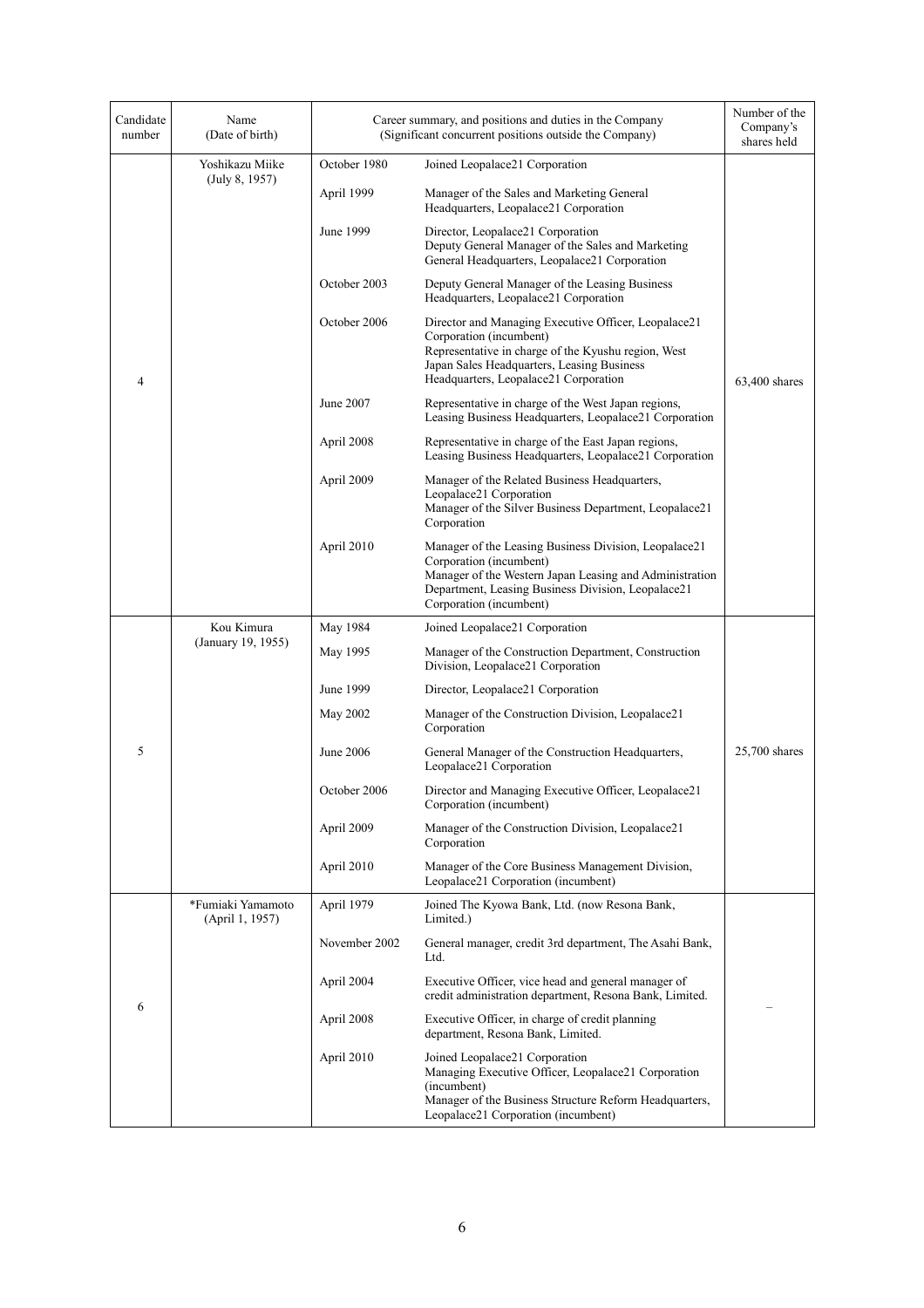| Candidate<br>number | Name<br>(Date of birth)               | Career summary, and positions and duties in the Company<br>(Significant concurrent positions outside the Company) |                                                                                                                                                                                                   | Number of the<br>Company's<br>shares held |
|---------------------|---------------------------------------|-------------------------------------------------------------------------------------------------------------------|---------------------------------------------------------------------------------------------------------------------------------------------------------------------------------------------------|-------------------------------------------|
| $\overline{7}$      | *Yuzuru Sekiya<br>(September 1, 1957) | April 1980                                                                                                        | Joined The Sumitomo Bank, Limited (now Sumitomo<br>Mitsui Banking Corporation)                                                                                                                    |                                           |
|                     |                                       | April 2004                                                                                                        | Manager of Tokyo Credit Business Dept IV, Sumitomo<br>Mitsui Banking Corporation                                                                                                                  |                                           |
|                     |                                       | April 2008                                                                                                        | Head of Credit Monitoring Dept. of Credit Dept. I, Middle<br>Market Banking Unit, Sumitomo Mitsui Banking<br>Corporation                                                                          |                                           |
|                     |                                       | April 2010                                                                                                        | Joined Leopalace21 Corporation on loan<br>Executive Officer, Leopalace21 Corporation (incumbent)<br>Deputy General Manager of the Management<br>Headquarters, Leopalace21 Corporation (incumbent) |                                           |
| 8                   | *Tetsuji Taya<br>(December 14, 1963)  | April 1987                                                                                                        | Joined The Fuji Bank, Limited (now Mizuho Corporate<br>Bank, Ltd.)                                                                                                                                |                                           |
|                     |                                       | May 2003                                                                                                          | Managing Director, The Industrial Revitalization<br>Corporation of Japan                                                                                                                          |                                           |
|                     |                                       | April 2007                                                                                                        | Board Member & Managing Director, Industrial Growth<br>Platform, Inc.                                                                                                                             |                                           |
|                     |                                       | September 2009                                                                                                    | Representative Director, Industrial Growth Platform, Inc.<br>(incumbent)                                                                                                                          |                                           |

Notes:

- 1. Mr. Tetsuji Taya is a candidate for Outside Director.
- 2. Mr. Tetsuji Taya will use his abundant knowledge and experience accumulated during his career as well as his keen insight to provide advice on the overall management of the Company and strengthen the monitoring functions of the execution of duties, therefore, we ask for his appointment as Outside Director. The Company has been paying remunerations under a consulting agreement for the past two (2) years to Industrial Growth Platform, Inc., where he serves as Representative Director.
- 3. Other than the above, there is no particular conflict of interest between any of the candidates and the Company.
- 4. If this Proposal and Proposal No. 1 are approved as proposed, the Company shall enter into an agreement with candidate for Outside Director Tetsuji Taya limiting his liability for damages under Article 423, Paragraph 1 of the Companies Act, in accordance with the provisions of Article 427, Paragraph 1 of same, whereby the maximum amount of liability under said agreement shall be the amount prescribed by laws and regulations.